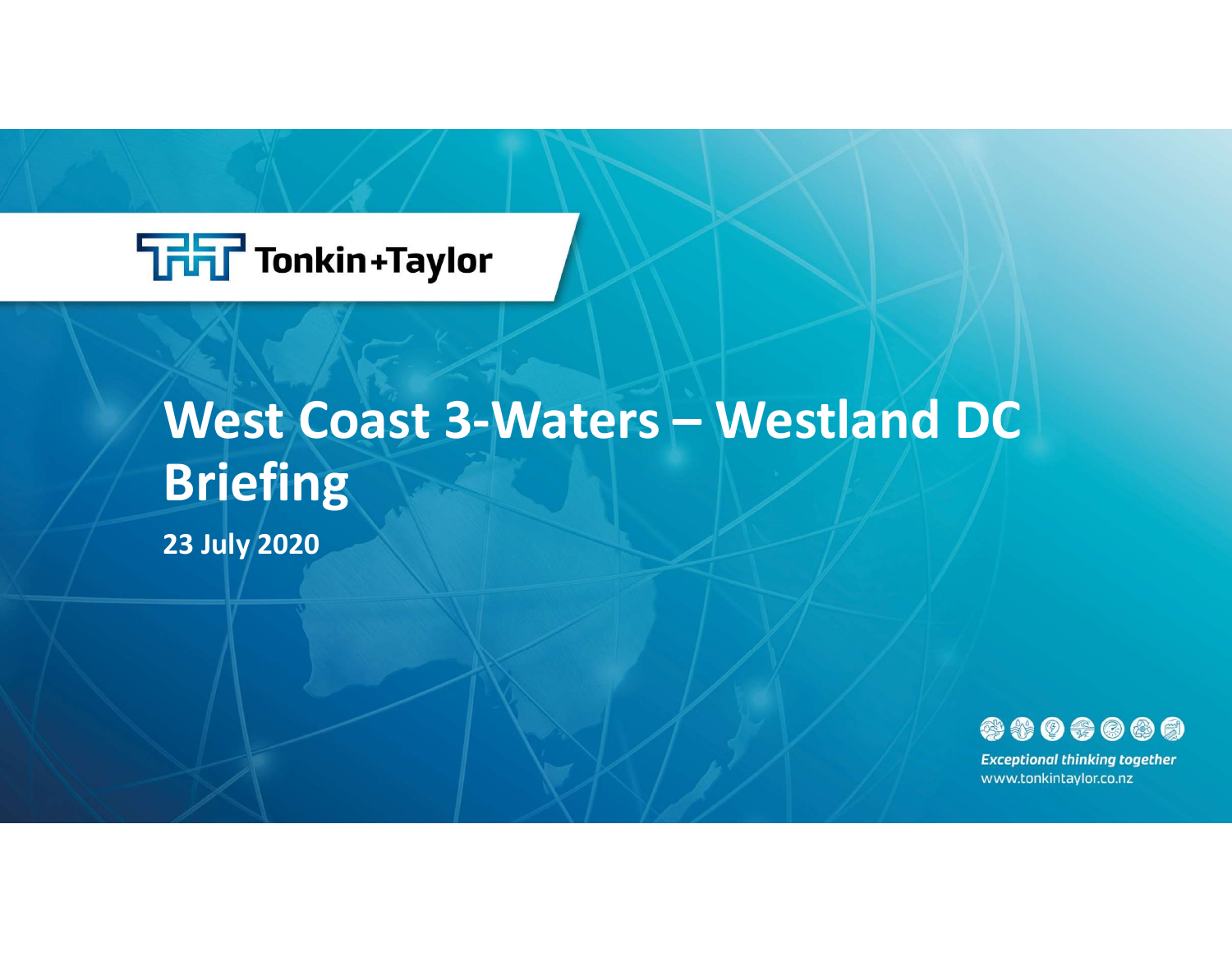

### Agenda

- Introductions
- Project outline
- Current situation
	- o New Zealand
	- o West Coast
- Objectives
- Challenges

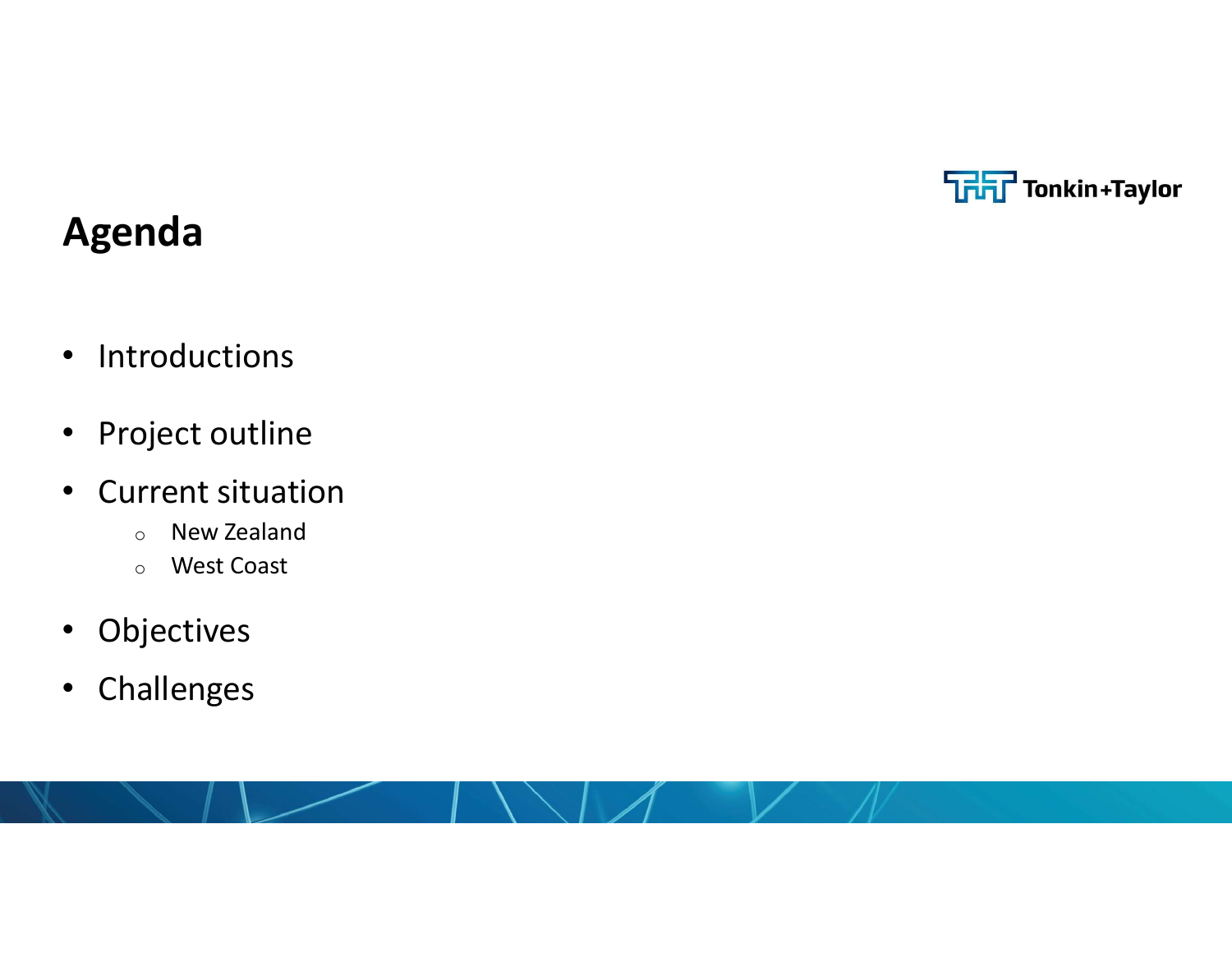

### Project outline

- Stocktake (current situation)
- Performance review (current and likely future requirements)
- Service delivery review
	- o Objectives
	- o Options
	- o Evaluation
	- o Reporting

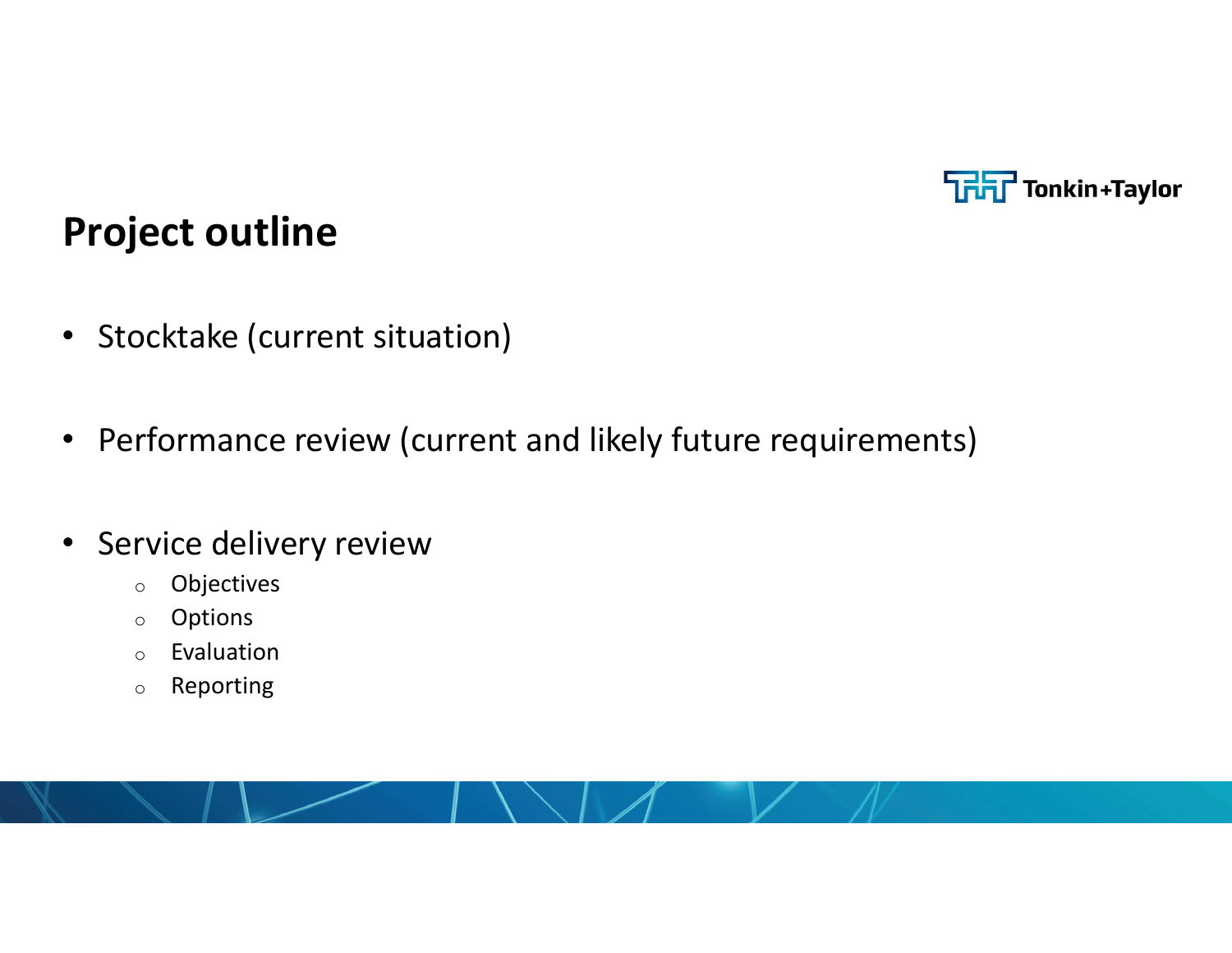

## **Current situation – New Zealand<br>• Taumata Arowai Establishment Current situation – New Zealand<br>• Taumata Arowai Establishment<br>• Service delivery changes/review**

- 
- Service delivery changes/review
	- o Watercare (Northland, Waikato)
	- o Wellington Water (Wairarapa, …)
	- o Hawkes Bay, South Canterbury, Manawatu, Southland/Otago
- Reform programme and funding package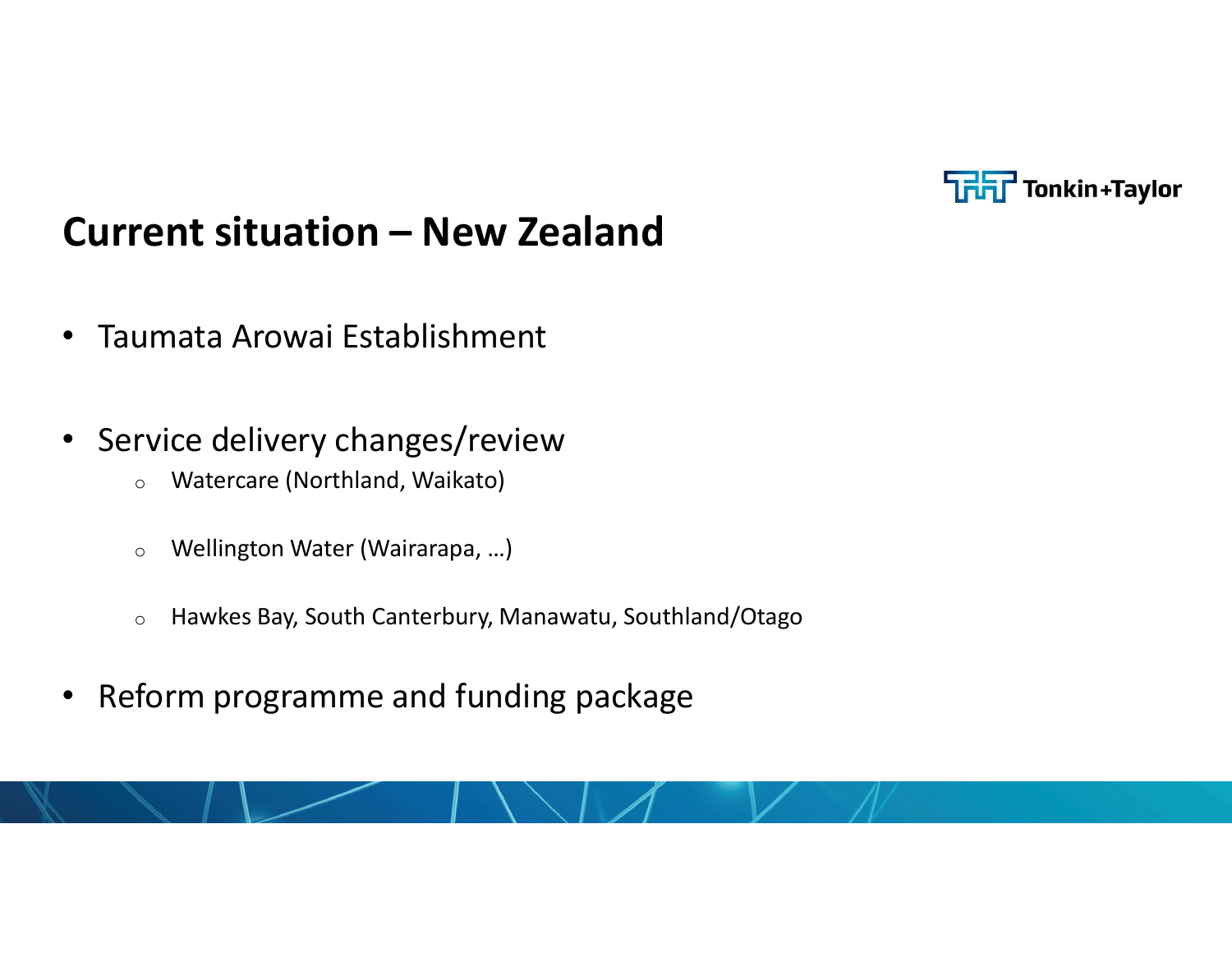

# **Current situation – West Coast<br>• Preliminary review COLOGET COLOGET COLOGET COLOGET COLOGET COLOGET COLOGET COLOGET CONTINUITY**<br> **COLOGET COLOGET COLOGET COLOGET COLOGET COLOGET COLOGET COLOGET COLOGET COLOGET COLOGET COLOGET COLOGET COLOGET COLOGET COLOGET COLOGET COLOGET**

• Preliminary review

### • Preliminary comments

- o Variable staffing levels
- 
- o Significant capital spend required to achieve compliance
- $\circ$  Private water supplies are a pending issue
- o Similar O&M budgets
- o Not clear on the impacts of reduced tourism demand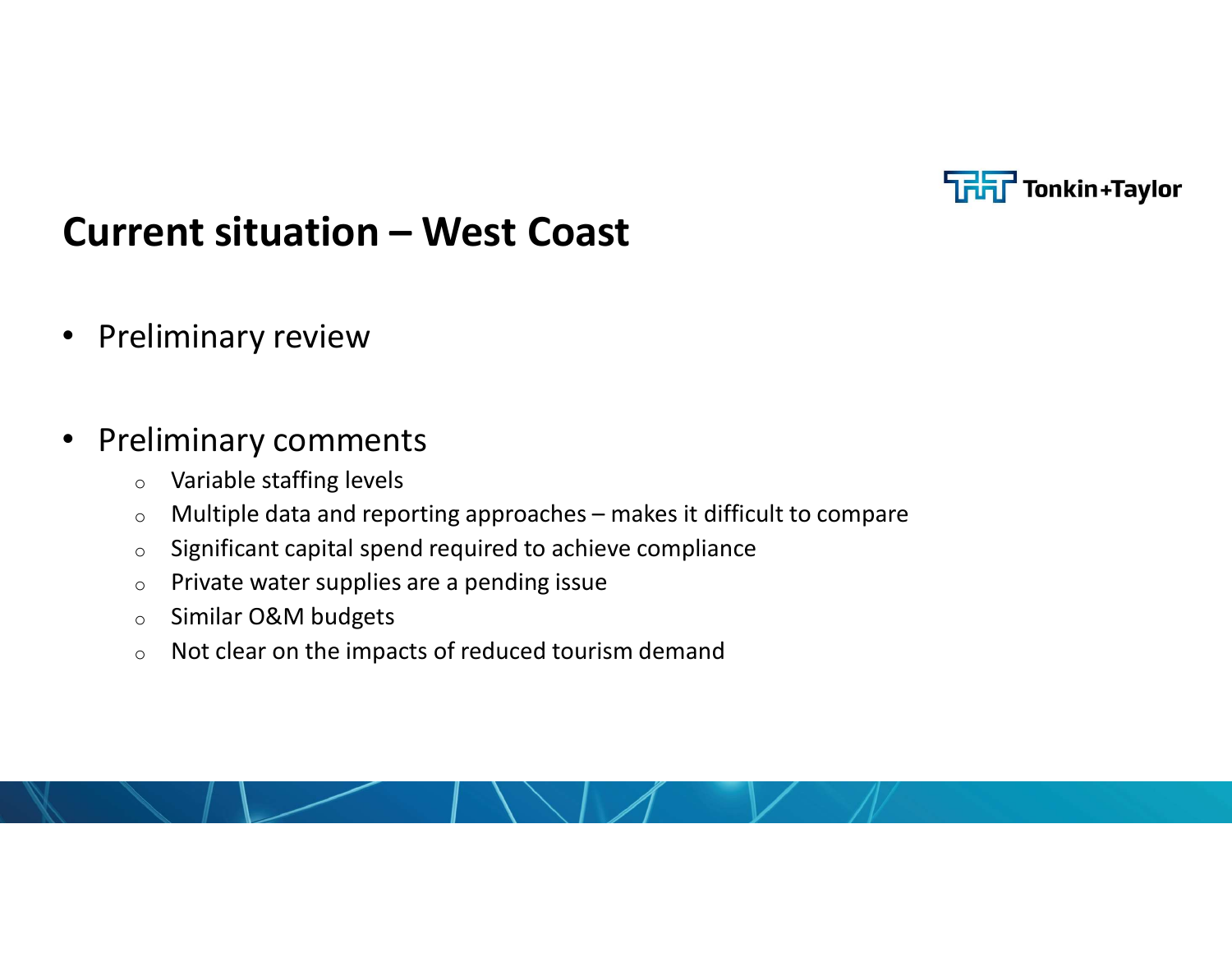

**Current situation – West Coast<br>DIA Reports (at a national level, West Coast figures below)** DIA Reports (at a national level, West Coast figures below) **Capital Situation - West Coast<br>
Reports (at a national level, West Coast figures below)<br>
Sitewater<br>
For Est \$160 - 240 M capital, \$4 – 7M operating<br>
Pery high cost per person<br>
Reprise Sitewater Sumply rent situation — West Coast<br>Reports (at a national level, West Coast figure<br>astewater<br>
Est \$160 - 240 M capital, \$4 – 7M operating<br>
© Very high cost per person<br>ater supply<br>
Est \$15 – 30M capex<br>
© Middle range costs per pe** 

- Wastewater
	-
	- o Very high cost per person
- Water supply
	-
	- o Middle range costs per person

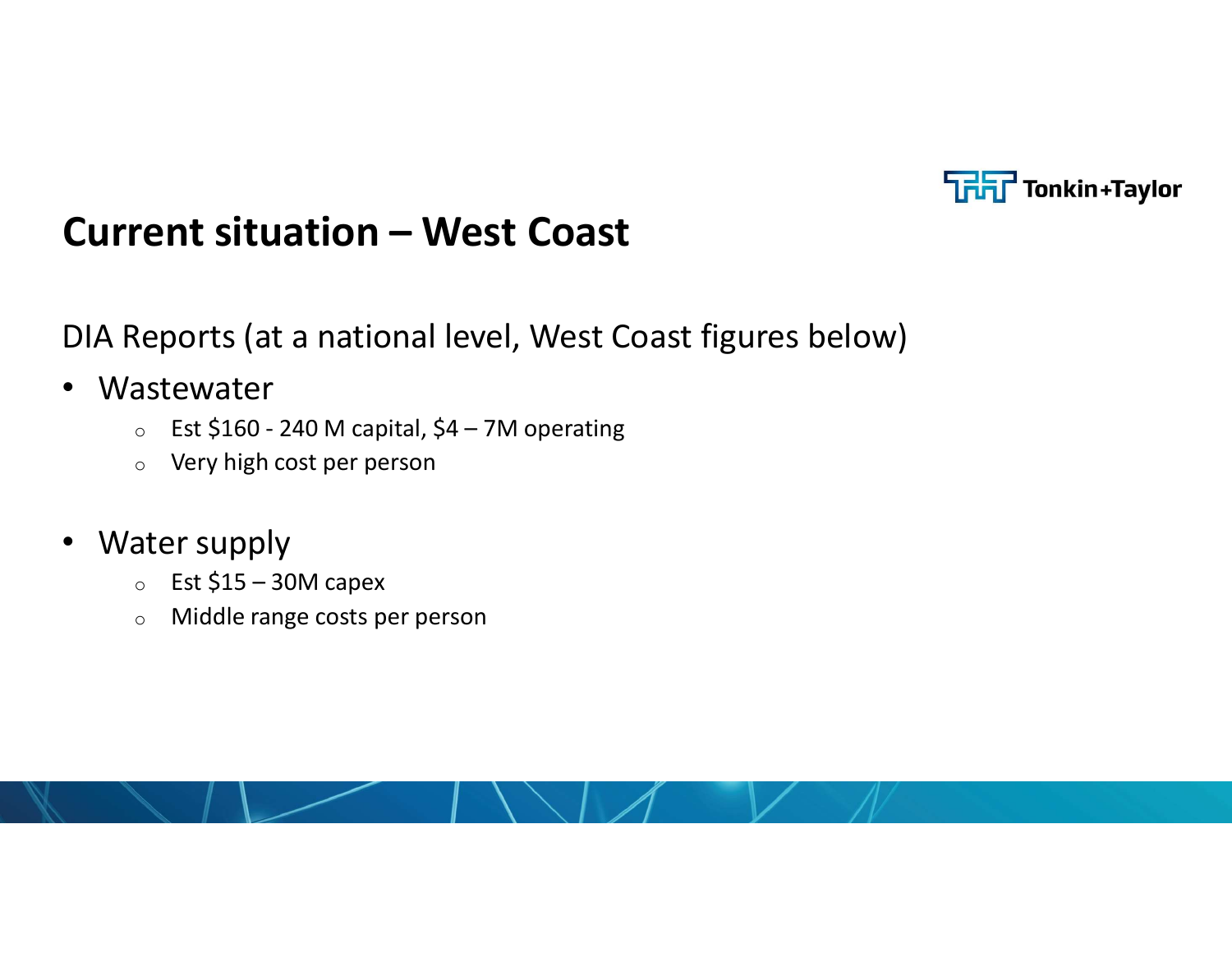

### Objectives for 3-waters service delivery

- **Objectives for 3-waters service delivery<br>• Words to describe 3-water assets and services in 3 5 years time<br>• External drivers (demand, regulation)<br>• From a Council perspective** 
	- o External drivers (demand, regulation)
	- o From a Council perspective
	- o From a community perspective

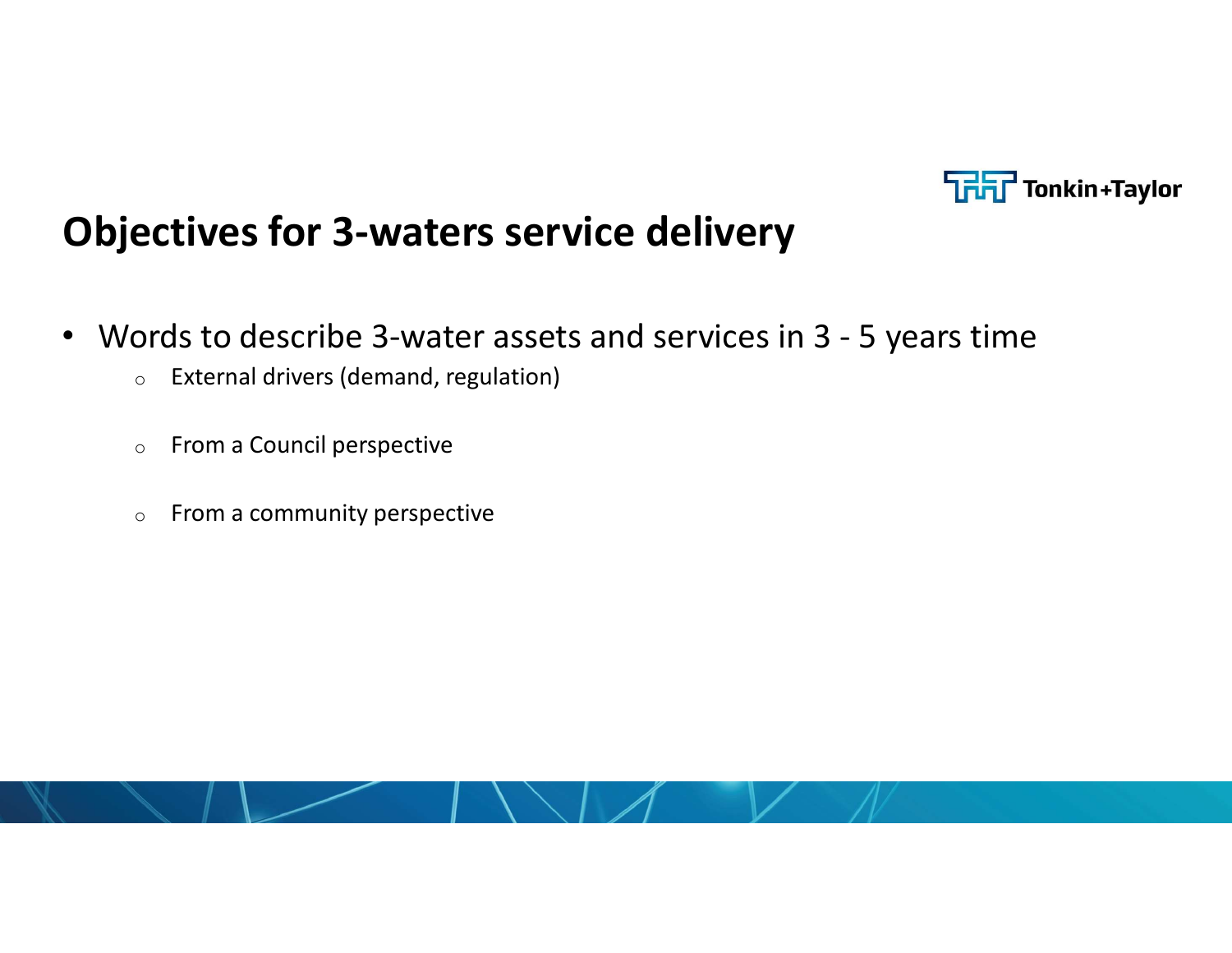

### Objectives for 3-waters service delivery

- **Chiectives for 3-waters service delivery<br>• Words to describe 3-waters service <u>delivery</u> in 3 5 years time<br>• The outcomes delivered<br>• The role of iwi** 
	- o The outcomes delivered
	- $\circ$  The role of iwi
	- o Funding models